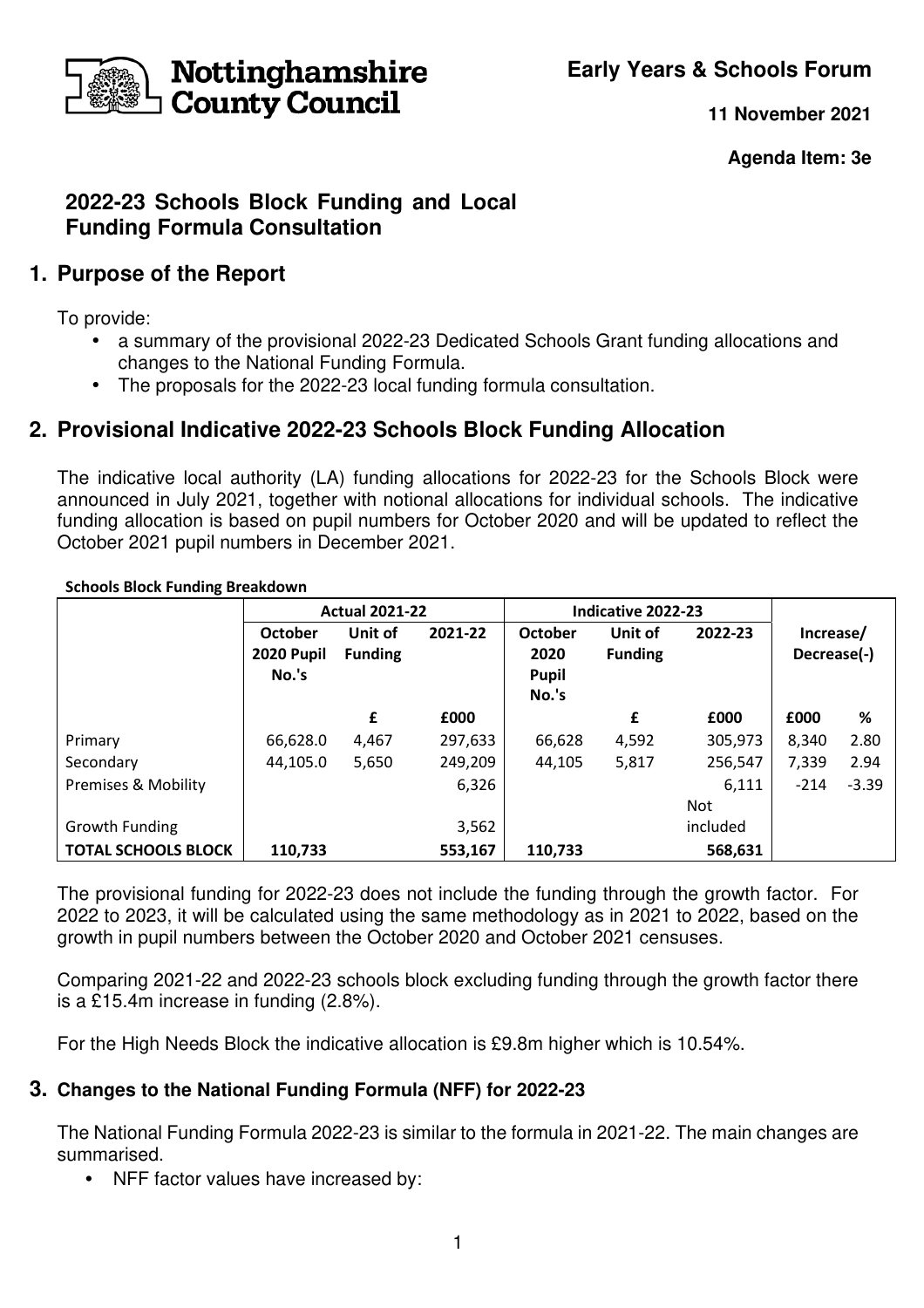- £10,000 to the maximum sparsity values
- 3% to basic entitlement, free school meals at any time in the last 6 years (FSM6), income deprivation affecting children index (IDACI), lower prior attainment (LPA), English as an additional language (EAL) and the lump sum
- 2% to the floor, the minimum per pupil levels and free school meals (FSM)
- 0% on the premises factors, except for PFI which has increased by RPIX

Sparsity funding is now based on road distance rather than being measured on straight-line distance from pupils' home to school. For 2022-23 a sparsity distance taper has been introduced, this is in addition to the existing year group size taper.

Data on pupils who have been eligible for free school meals at any time in the last six years (FSM6) is now taken from the October 2020 school census instead of from the January census. This brings it in line with pupil premium funding arrangements.

Due to 2020 assessments being cancelled due to the pandemic, data from the 2019 early years foundation stage profile (EYFSP) and key stage 2 (KS2) tests is used as a proxy when calculating low prior attainment proportions.

Pupils who joined a school between January and May 2020 attract funding for mobility based on their entry date. The May 2020 census was cancelled due to the pandemic.

The key Changes in the High Needs Block are:

- The historic spend factor has been updated for 2022-23, to use 50% of LAs' actual spend in 2017 to 2018 rather than planned spend as previously used.
- The limit on gains is set at 11%.
- Due to the pandemic, there is no appropriate 2020 attainment data to use for the 2 low attainment factors, therefore, 2019 data has been used in place of 2020 data for the 2022 to 2023 high needs allocations.

#### **4. Operational Guidance – Schools Revenue Funding 2022-23**

The operational guidance was issued in July 2021 for LAs to start to plan the local implementation of the funding system for 2022-23.

- There are 14 allowable funding factors in 2022 to 2023 local funding formula (basic entitlement – compulsory; deprivation – compulsory; minimum level of per-pupil funding for primary and secondary schools– compulsory; prior attainment – optional; looked after children (LAC) – optional; English as an additional language (EAL) – optional; pupil mobility – optional; sparsity – optional; lump sum – optional; London fringe (only for eligible authorities) – optional; split sites – optional; rates – optional; private finance initiative (PFI) contracts – optional; exceptional circumstances (with ESFA agreement) – optional)
- LAs must allocate at least 80% of the delegated schools block funding through pupil-led factors.
- Rates will be recorded in the APT data for the final year in 2022-23. Final adjustments will be received by LAs in the 2023-24 NFF allocations, with payments reflected in the DSG from April 2023.
- LAs' are able to transfer up to 0.5% of the schools block to other blocks of the DSG with the agreement of their schools forum.
- Flexible minimum funding guarantee (MFG) to be allowed between +0.5% and +2.00%. LA need to consult on any changes to the level of the MFG, as with the rest of the formula.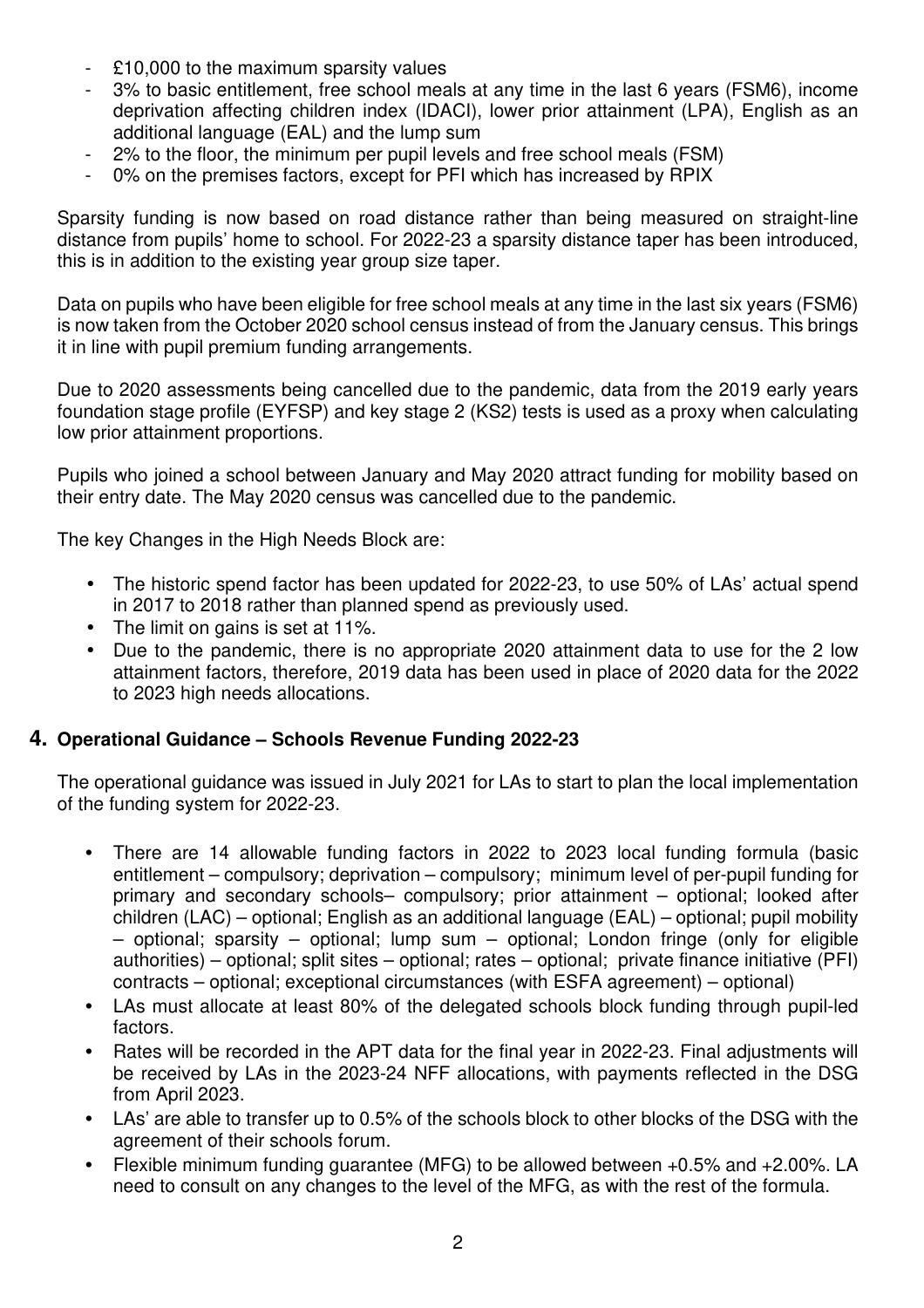**•** TPG and TPECG are now fully rolled in to the NFF.

### **5. Implications for the Local Funding Formula (LFF)**

The LA aims to continue to mirror the NFF subject to it being affordable. Initial financial modelling for 2022-23, based largely on 2021-22 data, suggests it is just about affordable.

This is after considering the Minimum per Pupil increase for Minster School (see Section 6) and an estimated increase in school rates bills. The illustrative allocations are, however, still based on October 2020 census data, final allocations will be based on affordability once the actual funding settlement is received in December 2021 using October 2021 census and changes to pupil characteristics.

If the NFF was unaffordable in full, perhaps because of data changes, consideration would need to be given as to how the shortfall would be met. The options which could be considered are:

- Setting the MFG at less than 2.00%
- Setting a gains cap.
- Using some of the growth funding as it is part of the Schools Block

#### **6. Minster MPP disapplication request**

In June 2020 school forum received a report regarding the application of the NFF Minimum Per Pupil (MPP) methodology for Minster School because it disadvantages the school for not having a standard number of year groups and a disproportionate number of primary and secondary pupils. This had significantly reduced the MPP protection that it would have received as a stand- alone secondary school.

The LA redetermined the 2020-21 budget allocation for Minster School accepting that it was a unique circumstance and submitted a disapplication request to the ESFA which was approved. The report highlighted that this amendment may be needed for the school in future years if no change was made to the NFF MPP methodology.

The LA submitted a disapplication for the 2021-22 funding for Minster School which was approved.

The forum are advised that no change has been made to the NFF MPP methodology therefore the amendment will be required for the school's 2022-23 funding and a disapplication request will need to be made again.

## **7. Consultation Proposals – Schools Block**

The aim of the consultation is to mirror the National Funding Formula based on the indicative 2022- 23 funding allocation for Nottinghamshire. The local authority is required to consult on any changes to the LFF.

1. Changes to the Unit Values Attributed to each Factor

The unit values for all the NFF factors have been increased by 3% to basic entitlement, free school meals at any time in the last 6 years (FSM6), income deprivation affecting children index (IDACI), lower prior attainment (LPA), English as an additional language (EAL) and the lump sum. There has been an increase of 2% to the and free school meals (FSM). To continue with the principle to mirror the NFF as closely as possible these increases will need to be reflected in the LFF. The unit values for 2021-22 and those proposed for 2022-23 are shown in the Table 1 in the Appendix.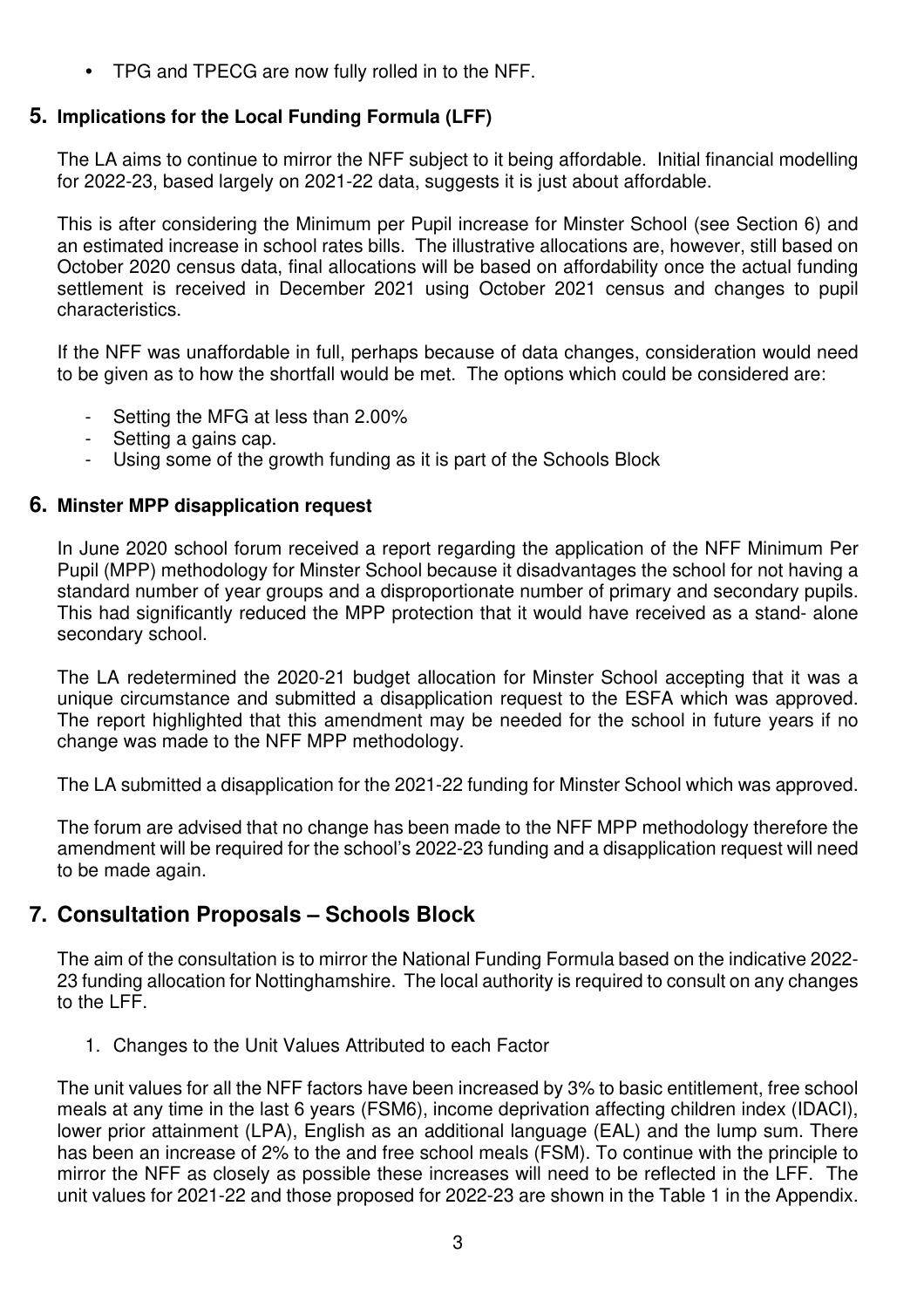#### **Question 1**

In order to continue with the principle to mirror the NFF as far as possible the local authority would need to increase the unit values for each factor as detailed in Table 1

Are you in agreement with this proposal? Yes/No

2. Minimum Funding Guarantee/Funding Floor (MFG)

For 2022-23 the MFG must be between +0.5% and +2.00%. The current MFG in the LFF is 2%. A positive MFG protects schools from any reduction in per pupil funding as a result of a change in pupil characteristics or unit values.

#### **Question 2**

To continue with the principle to mirror the NFF as closely as possible the local authority would continue to set the MFG at 2.00% (subject to affordability).

Are you in agreement with this proposal? Yes/No

3. De-delegation

The DfE requires any funding that was subject to de-delegation in 2021-22 to be re-approved by Schools Forum if the de-delegation is to continue in 2022-23. The services to be dedelegated haven't changed nor have the proposed per pupil amounts.

#### **Question 3 (to be answered by maintained schools only)**

Do you agree to the de-delegation of the following in 2022-23?

- Free school meals eligibility assessment?
- Support to underperforming ethnic minority groups and bilingual learners?
- Contingency for crisis communications?
- Trade Union Facilities?

|                                                                             | Primary per pupil<br>de-delegation | Secondary per pupil<br>de-delegation |
|-----------------------------------------------------------------------------|------------------------------------|--------------------------------------|
| Free school meal eligibility assessment                                     | £0.75                              | £0.75                                |
| Support to underperforming ethnic minority groups and<br>bilingual learners | £5.03                              | £5.03                                |
| Contingency for crisis communications                                       | £0.90                              | Nil                                  |
| <b>Trade Union Facilities</b>                                               | £1.56                              | £1.69                                |

## **8. Consultation timetable**

- $\bullet$  11<sup>th</sup> November Schools Forum meeting decide content of consultation.
- Week commencing 15<sup>th</sup> November consultation period
- 7<sup>th</sup> December circulation of consultation responses and proposed 2022-23 local funding formula.
- $9<sup>th</sup>$  December Schools Forum meeting recommendation of local funding formula.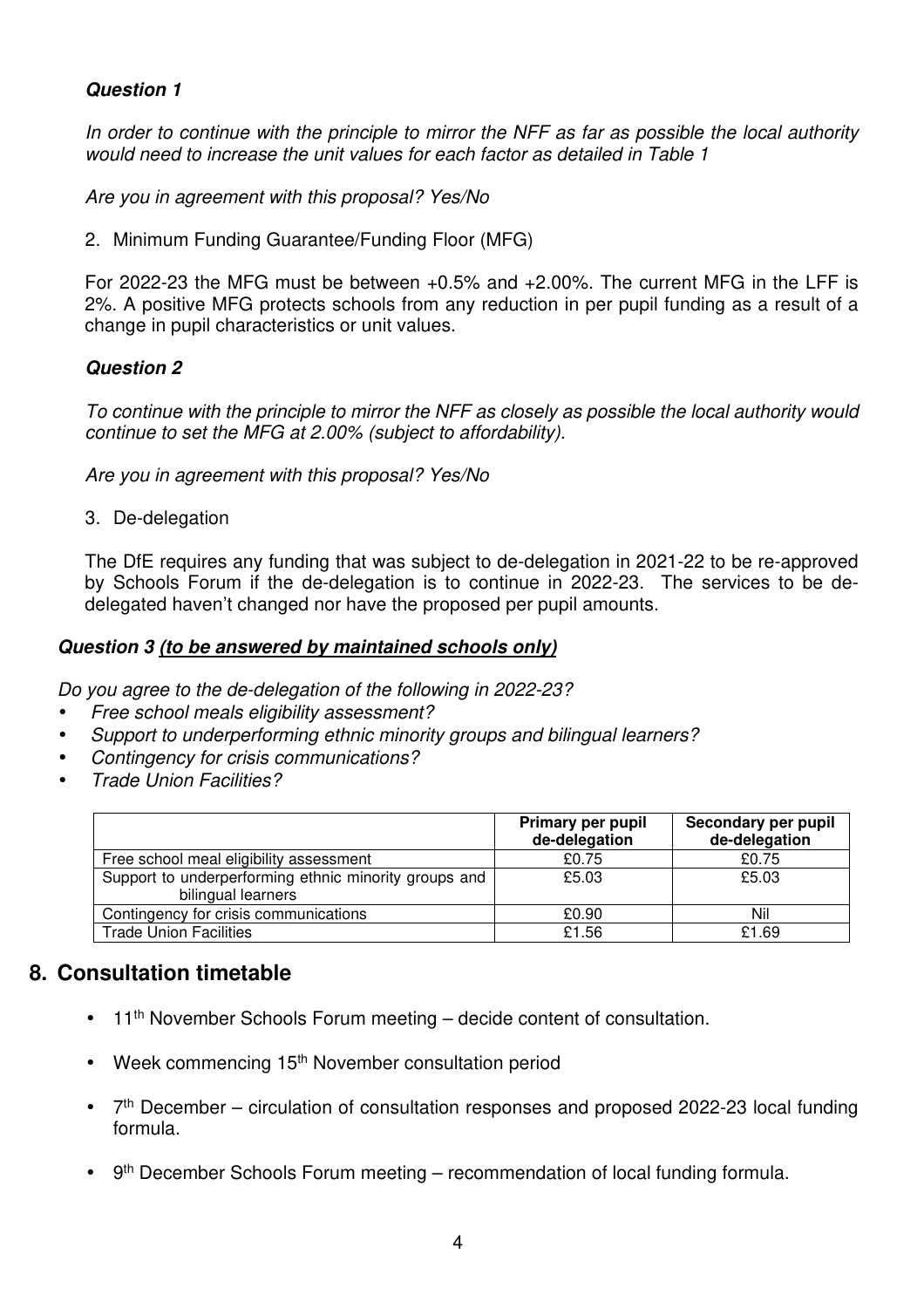- Mid December 2022-23 final Schools Block funding allocation announced
- 21<sup>st</sup> January 2022 APT submission to ESFA
- $\bullet$  10<sup>th</sup> February 2022 agreement of local funding formula at Policy Committee.
- 24<sup>th</sup> February 2022 update to the Schools Forum on final 2022-23 local funding formula
- 28<sup>th</sup> February 2022- deadline for confirmation of schools' budget shares to mainstream maintained schools

## **9. Recommendation**

That the Schools Forum:

- Offers it views on the options for addressing an affordability gap
- Agrees with the LA submitting a disapplication request for Minster School MPP calculation
- Consider and agree the proposed timetable for the schools funding consultation.

### **For any enquiries about this report please contact:**

Naomi Clark

Senior Finance Business Partner - Children & Families Chief Executive's Department

- T: 01159 774088
- E: naomi.clark@nottscc.gov.uk